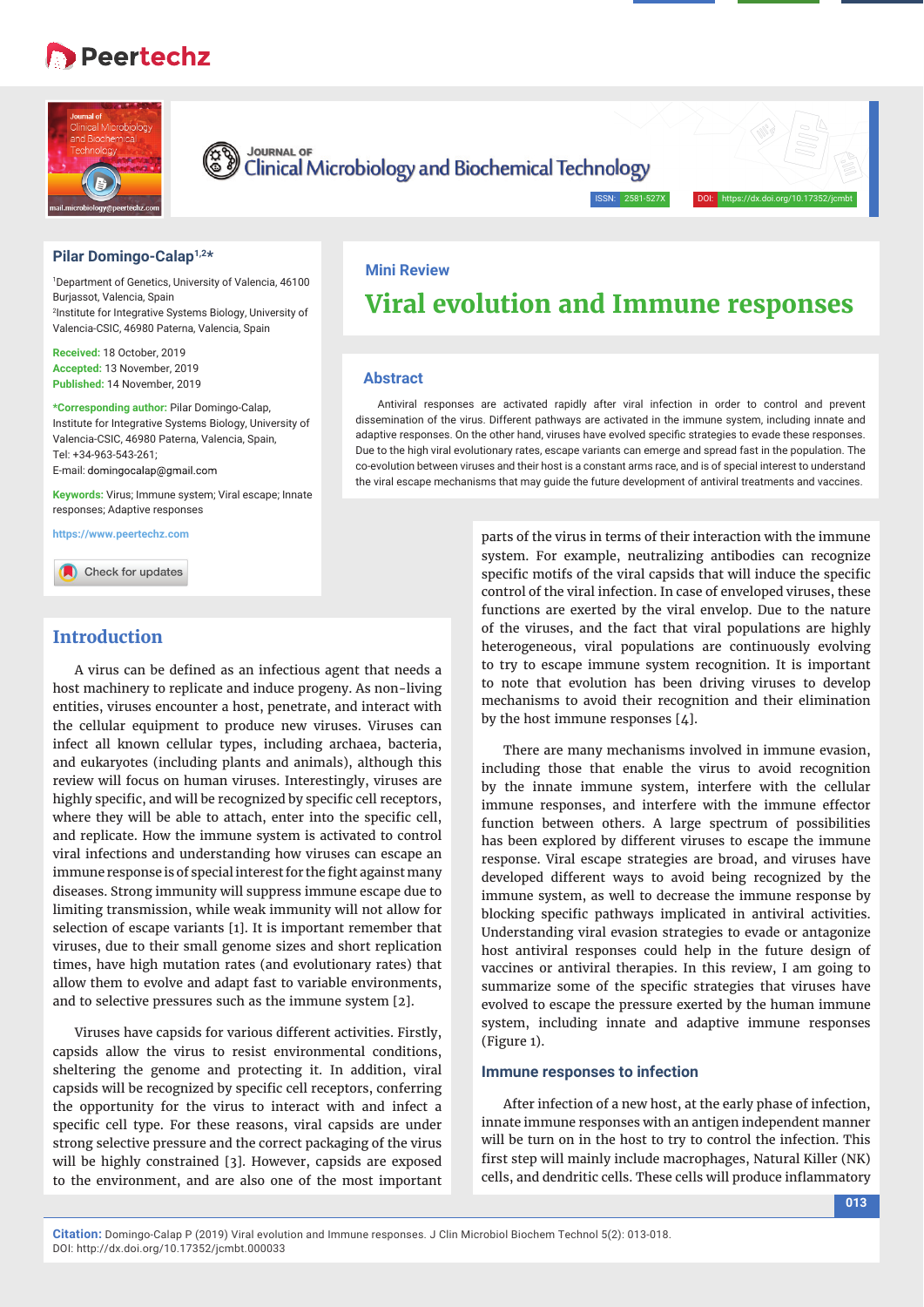

factors that will act as chemical messengers, including cytokines and chemokines. One of the most important factors is the production of interferon (IFN), which will activate the antiviral immune responses in a fast and effective manner. In a first step, Pattern Recognition Receptors (PRRs) will recognize a pathogen as a foreign particle due to the interaction with Pathogen-Associated Molecular Patterns (PAMPs). The most studied PRRs are the toll-like receptors (TLRs), which recognize microbial PAMPs. Other PRRs implicated in viral recognition are the RIG-like receptors (RLRs), the cyclic gMP-AMP synthase (cGAS), and the IFN- $y$ -inducible protein 16 (IFI16). The interaction of viral ligands with host receptors activates downstream signaling events that will in turn activate transcription factors, that ultimately regulate the expression of genes implicated in innate and adaptive immunity [5]. For example, if a TLR recognizes a PAMP, a cascade of signals will be activated and will induce the production of cytokines, mostly type I IFN, that will promote the maturation of dendritic cells and regulate macrophages, NK cells, and T and B cells. At this point, the efficacy of host responses will be strongly dependent on a rapid and specific recognition of the pathogen, in order to rapidly activate the first barrier response to control the infection.

At the late phase of infection, adaptive immune responses are activated. These responses are highly specific to a particular pathogen, in contrast with the innate immune ones. Furthermore, adaptive responses provide a long-lasting protection against the specific pathogen. Adaptive responses are carried out by lymphocytes, and there are two main classes of response: antibody responses, and cell-mediated immune responses. Antibody responses are mainly carried out by B cells secreting immunoglobulins, while cell-mediated immune responses are under T cell control. Adaptive immune responses are basically dependent on the major histocompatibility complex (MHC) class I and II. Adaptive immune responses are shaped by the quality of the initial innate immune responses [6].

# **Viral evasion of innate immune responses**

Due to the short replication times in viruses, and to their high mutation rates, viruses can evolve and adapt quickly

to the immune responses to evade them and continue the infection. At first, innate immune responses will be activated which are not pathogen specific. Viruses should evade the mucosal physical barrier to succeed in their entry, and this breakdown is considered a crucial event causing immune activation [7]. Viruses should also override innate responses as the complement system to increase viral spread. To favor their replication and survival, viruses should also combat IFN responses and modulate or mimic cytokines and chemokines that will allow the viruses to create a persistent infection. Finally, blocking cellular functions as pDC or NK cells are also targets for viral evasion.

**Evasion of immune sensing pathways:** PRRs can recognize a large number of PAMPs including lipopolysaccharide, bacterial endotoxins, flagellins, peptidoglycan, and non-self nucleic acids, among others [8]. For this reason, viral nucleic acids can be rapidly recognized as PAMPs and trigger an immune response. Many strategies used by viruses to evade innate immune responses are mediated by sensors as RLRs, cGAS or IFI16, and successful viruses need to evade or inhibit the activation of intracellular PRRs. Altering or hiding their nucleic acids are strategies to escape immune responses. Inducing the formation of specific replication compartments confined by cellular membranes, or replicating inside organelles, prevents RLRs from accessing viral nucleic acids. In addition, some viruses have evolved ways to degrade RIG-I via ubiquitylation to inhibit their signal cascade, while others encode for viral proteases that directly cleave RLRs. In the end, the IFN cascade is blocked and the production of IFNs is prevented. Another strategy is to relocalize RLRs into virus-induced structures to sequester RLRs and prevent their antiviral responses. cGAS has been recognized as an intracellular sensor that activates the IFN pathway in response to a viral infection, and again, viruses have evolved mechanisms to inhibit such a response [9].

For example, the Hepatitis C Virus (HCV) has evolved multiple mechanisms to inhibit IFN antiviral activity, and the expression of HCV proteins blocks the transcriptional response to IFN- $\alpha$  [10]. IFI16 has been linked, as well, to innate immunity against viruses, and can serve as nuclear or cytosolic sensor of DNA, playing a role in inducing the inflammasome [11]. Human cytomegalovirus (HCMV) has developed evasion strategies to counteract the effects of IFI16. HCMV expresses a protein that will phosphorylate IFI16, promoting its nucleocytoplasmic relocalization and thus removing IFI16 from the site of restriction activity. It has been also shown that HCMV incorporates IFI16 into newly formatted virions to expulse it from the cell altogether, thereby evading the IFI16 antiviral activity [12]. Influenza virus type A (IAV) is able to antagonize the innate host response by the expression of the nonstructural protein 1 (NS1). NS1 is a multifunctional virulence factor that interferes with the RIG-I cascade, and also has a strong impact on gene products induced by viral infection like IFN and pro-inflammatory cytokines and chemokines [13]. Dengue virus (DENV) and West Nile virus (WNV) are able to block type I IFN expression by escaping recognition of PRRs, or by actively inhibiting PRR-mediated IFN- $\alpha/\beta$  induction. Their evasion strategies consist basically of a sequestration or modification of viral RNA, direct inhibition of PRRs or adaptor proteins, and antagonism of key signaling proteins downstream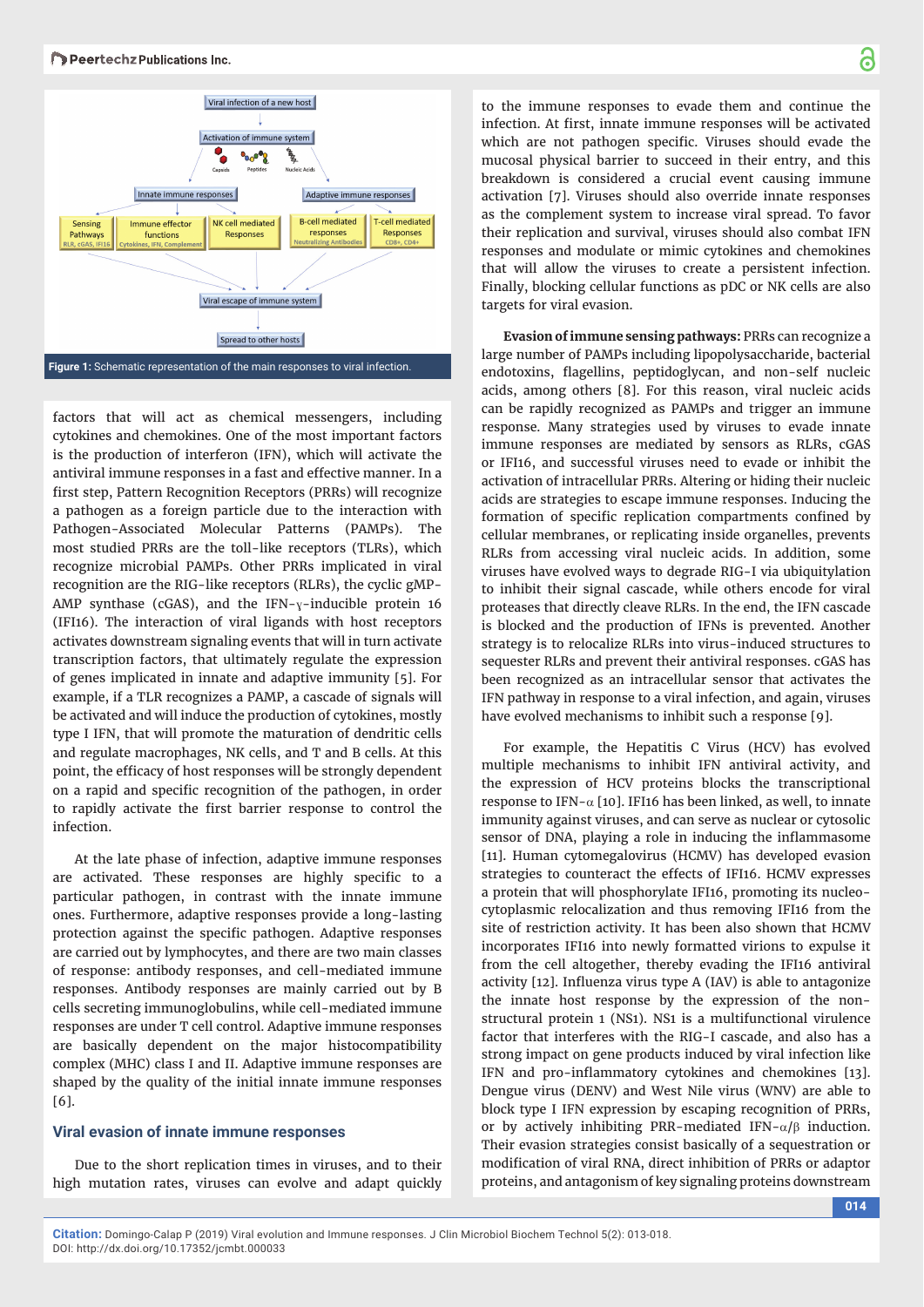of PRRs [14]. Epstein-Barr virus (EBV) inhibits cellular protein synthesis in productively infected cells through global mRNA destabilization, and can affect immunological relevant proteins including TLR2 and TLR9 that are capable of sensing EBV infection. Shutoff-induced reduction in protein levels mainly prevent production of newly synthesized effector molecules, rather than reducing the levels of existing PRRs [15].

**Evasion of immune effector functions:** Viruses have evolved to modulate immune effector functions, including cytokines, chemokines or complement actions. For example, IL-10 is a potent immunosuppressive and anti-inflammatory cytokine. HCMV has evolved to express a homologue of IL-10 in order to decrease the immune response [16], while retaining the activities that are advantageous for the virus. Some viruses are able to express chemokine receptor homologues, implicated in viral pathogenesis sequestering chemokines, to limit effector cell activation [17,18].

Among the cytokines, IFNs have a major role in virus infection. They induce immune activation and enhance antigen presentation, and also have antiviral activity [19]. Recognition of PAMPs stimulates the activation of IFN-induced signaling pathways, leading to the production of proinflammatory cytokines and chemokines and antiviral type I IFN. Viruses have developed many strategies to alter the expression of IFN-stimulated genes, blocking multiple levels of IFN-signal transduction [19]. Some EBV gene products interfere with the function of innate effector molecules. For example, BARF1 neutralizes the effect of host cytokines, leading to reduced IFN- $\alpha$  secretion [20], and BZLF1 is able to downregulate the receptors for IFNs to reduce cellular responses to cytokines, as well as inducing a suppressor of cytokine signaling which again reduces IFN type I production [15]. It is interesting to note that the major sources of IFN are the plasmacytoid dendritic cells (pDCs), which play a central role in the innate immune response. Human immunodeficiency virus (HIV) inhibits the pDC counts in peripheral blood, and gp120 suppresses pDC activation and production of cytokines, inhibiting IFN production [7].

Viral interference with the complement system has been also described. The complement system, a major host defense mechanism, triggers the recruitment of inflammatory cells and induces the formation of pores in the plasma membranes of target cells. Many viruses have developed different strategies to overcome the effects of the complement and increase viral spread. Some viruses can express structural viral proteins that mimic the function of the cellular regulators of the complement activation (RCA). Others are able to incorporate host RCA into their envelope by budding through the plasma membrane or into intracellular vacuoles, and some viruses even secrete proteins that directly block complement activation [21]. Infected cells can be also lysed via antibody-dependent complementmediated lysis. For example, the regulatory factor CD59 present in HIV prevents complement mediated neutralization of antibody bound viruses [22]. Additionally, gp41 and gp120 HIV envelope proteins interact with complement proteins, and this causes decreased complement dependent lysis of infected cells [23].

**Evasion of NK cell-mediated immune response:** NK cells are an important initial defense against many viral infections. NK cells release cytotoxic granules containing perforin and granzymes into infected cells to lyse them. NK cells can also bind to specific apoptosis-inducing receptors on target cells to induce cell death [24]. NK cell regulation is dependent on a fine balance between activating (Ly49D, Ly49H and NKG2D) and inhibitory (killer immunoglobulin-like receptors (KIR), immunoglobulin-like transcripts (ILT), and CD94-NKG2D) cell surface receptors [10]. These receptors bind to host MHC-I molecules and transmit inhibitory signals to the NK cell. NK cell target recognition occurs after ligation of activating receptors and repression of inhibitory receptors on the cell surface, and is activated during a wide variety of viral infections by type I IFN. Viruses have developed different approaches in order to avoid NK cell responses. Many viruses express MHC-I homologues, while others evade NK cell responses by increasing surface expression of MHC-I molecules. HIV Nef protein has been postulated as a potential regulator of NK cell cytotoxicity due to its involvement in MHC-I downregulation on CD4+ cells, conferring an additional evasion strategy against NK cells [20]. Virus-mediated inhibition of activating receptor function and production of virally encoded cytokine-binding proteins or cytokine-receptor antagonists are other approaches to circumvent the action of NK cells [24].

#### **Viral evasion of adaptive immune responses**

Adaptive antiviral immunity is activated after innate responses, and the quality of these initial innate immune responses will define the effectiveness of the adaptive responses [6]. This adaptive immunity relies on the memorybased response of virus-specific B- and T-cells. Detection and elimination of infected cells is the ultimate goal, and virusspecific T-cell responses involve the activation of CD8+ and CD4+ T-cells by interfering with the MHC-I and -II antigen presentation pathways.

**Evasion of neutralizing antibodies:** Neutralizing antibodies (nAbs) have specific roles in preventing, reducing, and clearing infection. Neutralization prevent viral entry into cells, mainly by recognition of specific regions of the viral capsid or envelope proteins, conformational epitopes, and glycans [25].

Many viruses display low levels of diversity at the amino acid level compared to their nucleotide diversity. Overall, capsid genes are highly constrained to maintain proper capsid folding. Furthermore, many viruses encode capsid residues by rare codons that are highly conserved and, in some cases, close to potential epitopes. This is the case for the hepatitis A virus (HAV), where only a few antigenic variants have been isolated in nature, suggesting some strong capsid constraints limiting antigenic variability [26]. For these reasons, even under immune pressure, substitutions in these specific residues is negatively selected.

Bad vaccine administration can favor the selection of variants able to escape immune system recognition, for example via escape of antibody neutralization despite their lower fitness compared to other viral variants. Due to the large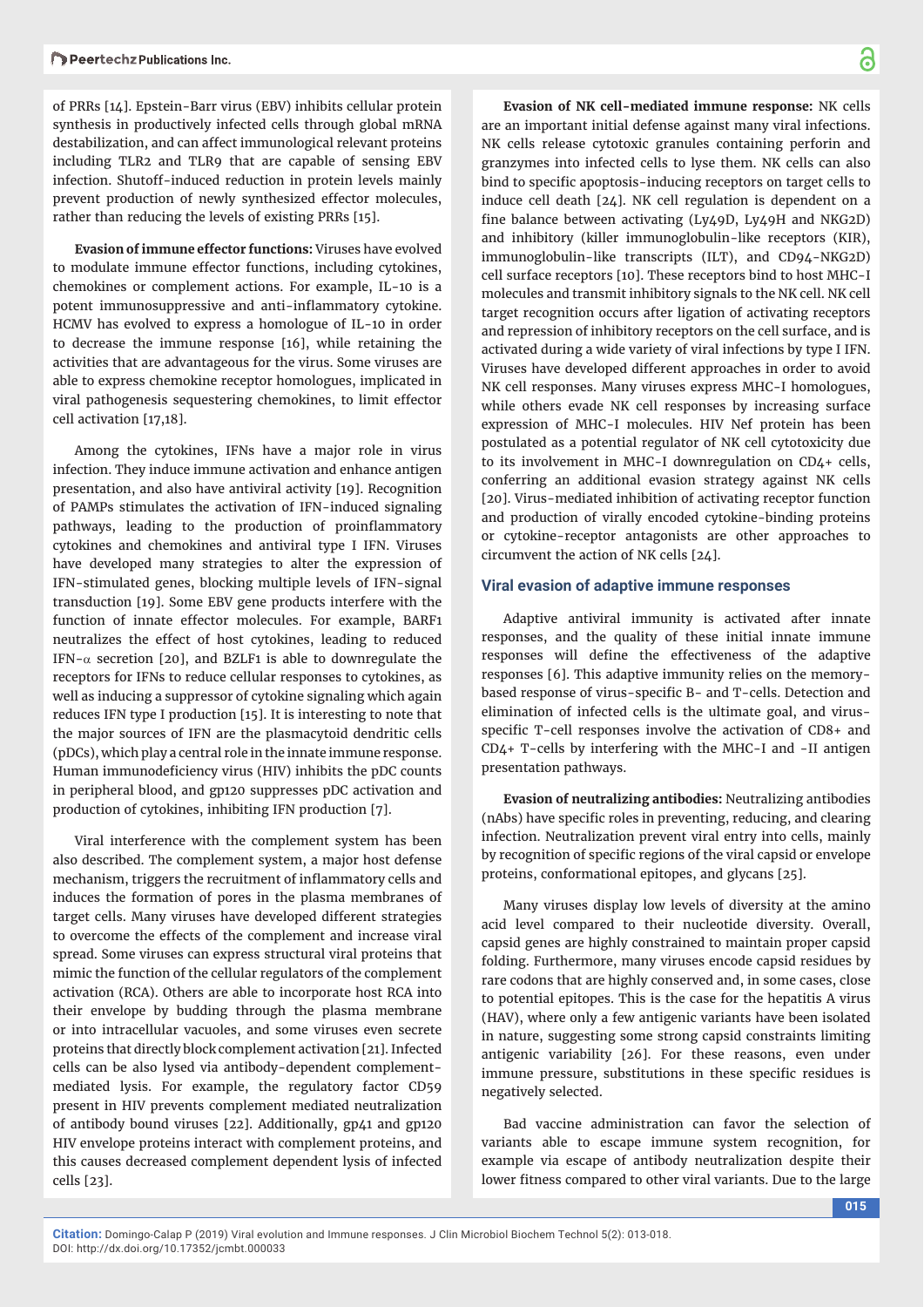population sizes of viruses, and despite the presence of nAbs, it has been shown that replication under restricted conditions favors the selection of resistant mutants and leads to the emergence of new serotypes, despite genomic, structural or biological constraints. In general, these mutants will have a selective advantage in the presence of nAbs, and lower fitness in permissive conditions (absence of the antibody). However, this process can have unknown consequences due to the emergence of new variants with different pathogenic properties.

One of the most studied viruses, due to previous pandemics and its rapid acquisition of resistance to anti-viral B cell immunity, is IAV. The action of NAbs against the IAV major surface protein (hemagglutinin) is one of the best studied immune responses. IAV has developed two forms of antigenic variation to escape neutralization [15]. One of them is antigenic drift, in which the introduction of point mutations in the genes encoding for the hemagglutinin and neuraminidase can produce specific mutations in the interaction sites and lead to escape variants, due to the impairment of binding of the antibody to the epitope. The error prone polymerase allows the generation of a swarm of mutants, leading to the selection of escape-mutants. The other process is known as antigenic shift, in which RNA segments are exchanged (reassortment) between two different virus strains during double infection of one host cell, which can lead to major changes in the hemagglutinin protein and block antibody recognition of the virus [13]. This is one of the known strategies to rapidly change viral surface protein composition, and can lead to the generation of pandemic IAV strains.

Besides changes in the amino acid composition of the surface proteins, some viruses like IAV and HIV have developed post-transcriptional modifications, mainly glycosylation, that change the accessibility and function of the viral surface proteins and help with evasion of immune responses. These modifications have important implications in receptor binding, viral infectivity, and virus release. It is important to note that glycosylation can reduce viral pathogenicity if it is close to receptor-binding sites [27].

**Evasion of the T-cell-mediated immune response:** Cellmediated immune responses by T cells are also a target for viral evasion. Viruses can impair activation of CD8+ and CD4+ T cells by blocking the presentation of antigen in the context of the MHC class I and II molecules, respectively. MHC-I molecules are able to present peptides that have been degraded by the proteasome in the cytosol of the cell. Proteasome degradation starts with the ubiquitylation of a protein, and is dependent on proteolytic cleavage of a specific sequence in the protein to degrade. Mutations in these specific motifs allows the virus to not cleave the protein in the correct positions, and to impair peptide presentation [28]. Studies with EBV support that changes in protein folding can block the entry to the proteasome complex [29]. In addition, phosphorylation of specific residues of HCMV proteins can also restrict the access of the protein to proteasome degradation, or divert the protein into a different degradation pathway [30]. In a second step, peptides pass the endoplasmic reticulum (ER) membrane, translocated via the transporter associated with antigen presentation (TAP), to be presented by the MHC-I complexes. HMCV expresses a protein able to inhibit TAP and retains the peptides that will not be translocated and presented by MHC-I [31]. Other viruses have developed other strategies to block the activity of TAP, like the herpes simplex virus (HSV) [32] or EBV, in which expression of BNLF2a results in a reduced CD8 + T-cell recognition through inhibition of peptide import by TAP [15].

In IAV, it has been shown that although escape mutations in MHC-I epitopes seems to occur less often than in epitopes of neutralizing antibodies, substitution in the anchor residues can lead to a loss of the binding to the respective MHC-I molecule, or decrease the avidity to the T-cell antigen receptor by mutations in the interacting residues [13]. Another strategy of EBV to inhibit T-cell recognition is the expression of BGLF5, which degrades MHC-I encoding mRNAs, reducing peptide presentation at the cell surface [15].

Other strategies reside in the prevention of MHC-I formation. HCMV is able to express a protein that will retain the MHC-I peptide complexes in the ER, which will then not be expressed at the surface of the cells [31]. Viruses such as varicella-Zoster virus (VZV) or HIV have viral products with a similar function. In addition, HCMV and human herpes virus-8 (HHV-8) express some proteins implicated in the degradation of MHC-I molecules in a proteasome-dependent manner [33,34]. EBV is able to downregulate surface MHC-I molecules by BILF1, reducing transport of MHC-I molecules from the Golgi, and also enhancing degradation via lysosomal proteases [35].

Antigenic variation also has a strong impact on T-cell responses. It has been already shown that cleavage of the peptides is sequence-dependent, and alteration of peptide binding to MHC can create unstable peptide-MHC complexes, as demonstrated in HIV or the hepatitis B virus (HBV). Finally, some viruses are able to downregulate T-cell receptors complexes in T-cells [36].

Viral peptides can also be presented by the MHC-II. In general, MHC-II is able to present antigens derived from exogenous proteins that are endocytosed, degraded in lysosomes, and then delivered to the MHC-II loading compartment [37]. Viruses like HCMV and VZV have evolved mechanisms in order to downregulate MHC-II expression, to reduce the antigen presentation. Downregulation of MHC-II inhibits Th-cell activation and, indirectly, the antibody production by plasma cells. CD4+ T-cells against lytic antigens are also found in the peripheral blood of infected individuals. For example, EBV uses entry receptor Gp42, which binds to MHC-II molecules present on B-cells, but also acts as an immune evasion molecule blocking T-cell receptors (TCRs) class II interactions, precluding activation of CD4+ T-cells. In addition, BGLF5 decreases MHC-II molecules at the cell surface via degradation of MHC-II mRNAs, as also occurs for MHC-I [15].

Finally, it is important to mention the action of the programmed cell death protein (PD-1), an immunoglobulin that regulates T cell responses. PD-1 expression is usually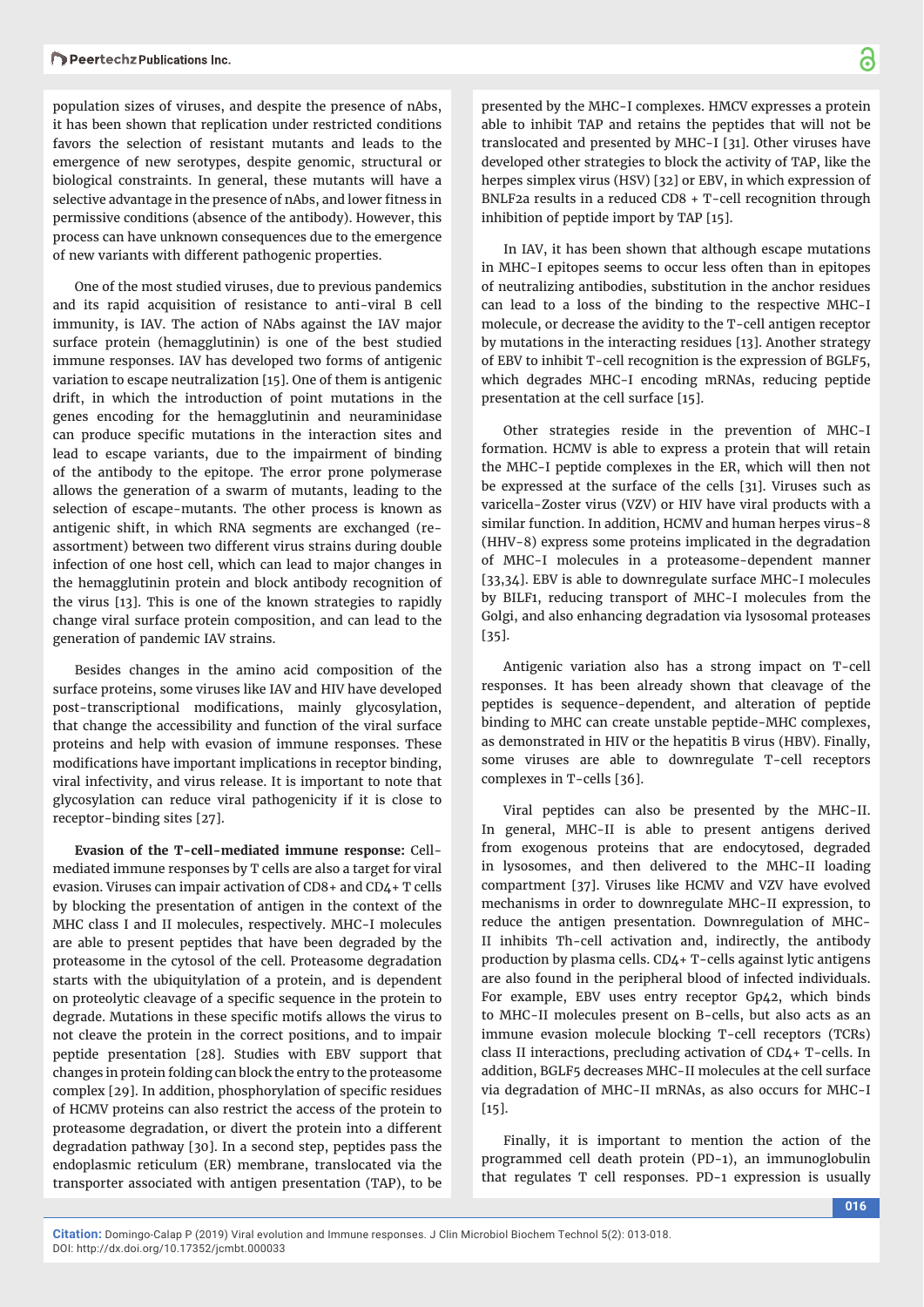modulated by cytokines, and induced through TCRs, although it has been reported in other cells like B cells, NKs, or DCs. His role in the evasion of tumor cells has been extensively described, although also regulates antiviral immunity. Viruses have developed different mechanisms to modulate PD-1 expression, usually mediated by upregulation of PD-1 and its ligands PD-L1 and PD-L2, as has been observed during infection caused by many viruses such as HIV, HCV, or HBV. However, although PD-1/PD-L1 impact in chronic viral infections has been well described, their impact in early infections is still under study [38]. It has been shown that T cell exhaustion in chronic viral infections unable to clear the persistent infections due to the upregulation of PD-1, and recent works show the potential of PD-1 therapy to rescue T cells and control the virus [39]. Nevertheless, how viruses modulate these responses as a viral evasion mechanism, or if it represents an adaptation of the host defenses is still controversial, and further efforts in this field are mandatory to determine the nature of this interaction.

## **Conclusion**

Viruses are constantly under immune system pressure, leading to the emergence of new variants that allow them to escape. Due to the wide range of options that the immune system has to block viral infections, viruses have evolved different mechanisms to escape from almost all the possible pathways. Understanding viral evolution and escape strategies for the specific pathways or molecules is of special interest in the development of antiviral drugs or vaccines. For example, identification of epitopes that escape rapidly to the virusspecific T-cells is of special interest for the production of epitope-based vaccines. Further efforts should be undertaken in order to better understand viral escape strategies at the molecular level, as well as how host cells evolve to thwart viral immune escape.

# **Funding**

This research received no external funding. P.D.-C. was funded by a Juan de la Cierva Incorporación postdoctoral contract from Spanish MINECO.

# **Acknowledgment**

I thank Prof. Seiamak Bahram from previous discussions.

### **References**

- 1. Volkov I, Pepin KM, Lloyd-Smith JO, Banavar JR, Grenfell BT (2010) Synthesizing within-host and population-level selective pressures on viral populations: the impact of adaptive immunity on viral immune escape. J R Soc Interface 7: 1311-1318. **Link:** http://bit.ly/33F0LEi
- 2. Sanjuán R, Domingo-Calap P (2016) Mechanisms of viral mutation. Cell Mol Life Sci 73: 4433-4448. Link: http://bit.ly/2KflC9w
- 3. Perlmutter JD, Hagan MF (2015) Mechanisms of Virus Assembly. Annu Rev Phys Chem 66: 217-239. **Link:** http://bit.ly/2rD2r2Z
- 4. Simmons RA, Willberg CB, Paul K (2013) Immune Evasion by Viruses. American Cancer Society. **Link:** http://bit.ly/2Qf401e
- 5. Wilkins C, Gale M (2010) Recognition of viruses by cytoplasmic sensors. Curr Opin Immunol 22: 41-47. **Link:** http://bit.ly/2pivU1u
- 6. Iwasaki A, Medzhitov R (2015) Control of adaptive immunity by the innate immune system. Nat Immunol 16: 343-353. **Link:** http://bit.ly/2KioZwo
- 7. Guha D, Ayyavoo V (2013) Innate Immune Evasion Strategies by Human Immunodeficiency Virus Type 1. ISRN AIDS 2013. **Link:** http://bit.ly/36ZODjo
- 8. Mogensen TH (2009) Pathogen recognition and inflammatory signaling in innate immune defenses. Clin Microbiol Rev 22: 240-273. **Link:**  http://bit.ly/2Xcl0GR
- 9. Chan YK, Gack MU (2016) Viral evasion of intracellular DNA and RNA sensing. Nat Rev Microbiol 14: 360–373. **Link:** http://bit.ly/35340WB
- 10. Diamond MS (2003) Evasion of innate and adaptive immunity by flaviviruses. Immunol Cell Biol 81: 196–206. **Link:** http://bit.ly/34Uy1aT
- 11. Kerur N, Veettil MV, Sharma-Walia N, Bottero V, Sadagopan S, et al. (2011) IFI16 acts as a nuclear pathogen sensor to induce the inflammasome in response to Kaposi Sarcoma-associated herpesvirus infection. Cell Host Microbe 9: 363–375. **Link:** http://bit.ly/2O4afT0
- 12. Landolfo S, De Andrea M, Dell'Oste V, Gugliesi F (2016) Intrinsic host restriction factors of human cytomegalovirus replication and mechanisms of viral escape. World J Virol 5: 87–96. **Link:** http://bit.ly/34XXwbs
- 13. Schmolke M, García-Sastre A (2010) Evasion of innate and adaptive immune responses by influenza A virus. Cell Microbiol 12: 873-880. **Link:** http://bit.ly/2Qf3XCU
- 14. Gack MU, Diamond MS (2016) Innate immune escape by Dengue and West Nile viruses. Curr Opin Virol 20: 119-128. **Link:** http://bit.ly/2KgWlMg
- 15. Field EJ (1968) Current Topics in Microbiology and Immunology. Immunology 15: 153-154. **Link:** http://bit.ly/33IDGRl
- 16. Kotenko SV, Saccani S, Izotova LS, Mirochnitchenko OV, Pestka S (2000) Human cytomegalovirus harbors its own unique IL-10 homolog (cmvIL-10). Proc Natl Acad Sci U S A 97: 1695–1700. **Link:** http://bit.ly/2KfEgOs
- 17. Rosenkilde MM, Waldhoer M, Lüttichau HR, Schwartz TW (2001) Virally encoded 7TM receptors. Oncogene 20: 1582-1593. **Link:** http://bit.ly/2QdWe83
- 18. Pontejo SM, Murphy PM (2017) Chemokines encoded by herpesviruses. J Leukoc Biol 102: 1199–1217. **Link:** http://bit.ly/2KkABzc
- 19. Miller DM, Zhang Y, Rahill BM, Waldman WJ, Sedmak DD (1999) Human cytomegalovirus inhibits IFN-alpha-stimulated antiviral and immunoregulatory responses by blocking multiple levels of IFN-alpha signal transduction. J Immunol 162: 6107-6113. **Link:** http://bit.ly/2XazIyd
- 20. Cohen JI, Lekstrom K (1999) Epstein-Barr virus BARF1 protein is dispensable for B-cell transformation and inhibits alpha interferon secretion from mononuclear cells. J Virol 73: 7627–7632. **Link:** http://bit.ly/2qalIbB
- 21. Vossen MT, Westerhout EM, Söderberg-Nauclér C, Wiertz EJ (2002) Viral immune evasion: a masterpiece of evolution. Immunogenetics 54: 527–542. **Link:** http://bit.ly/2QfFSfc
- 22. Schmitz J, Zimmer JP, Kluxen B, Aries S, Bögel M (1995) Antibody-dependent complement-mediated cytotoxicity in sera from patients with HIV-1 infection is controlled by CD55 and CD59. J Clin Invest 96: 1520–1526. **Link:** http://bit.ly/2KjcH7b
- 23. Stoiber H, Ebenbichler C, Schneider R, Janatova J, Dierich MP (195) Interaction of several complement proteins with gp120 and gp41, the two envelope glycoproteins of HIV-1. AIDS 9: 19-26. **Link:** http://bit.ly/2NJkBZr
- 24. Orange JS, Fassett MS, Koopman LA, Boyson JE, Strominger JL (2002) Viral evasion of natural killer cells. Nat Immunol 3: 1006–1012. **Link:** http://bit.ly/2NJkWeF
- 25. Morris L, Moody TA (2017) Chapter 1 Broadly Neutralizing Antibodies. In Human Vaccines; Modjarrad K, Koff WC Eds.; Academic Press 3–21.